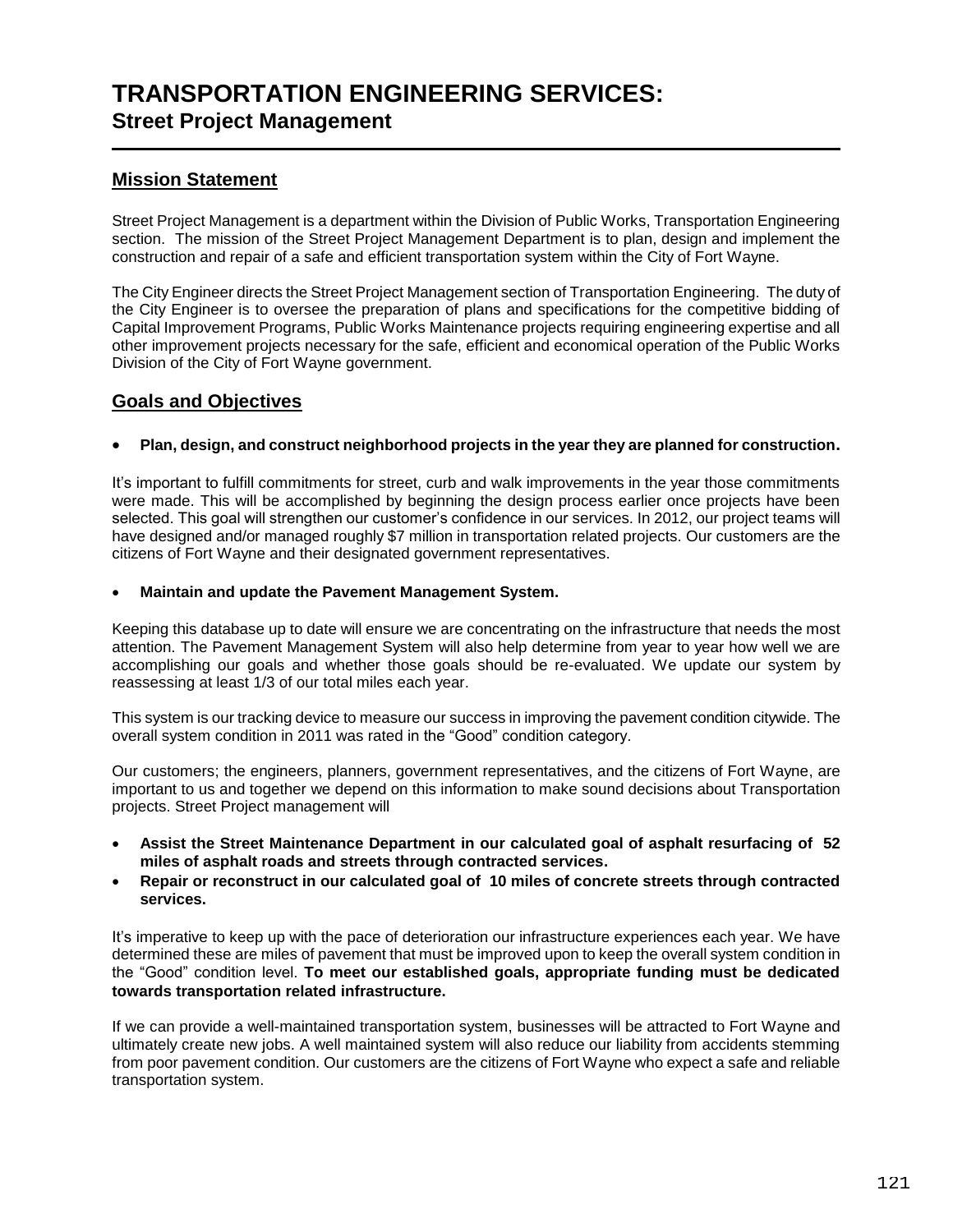## **Long-term goals:**

Our long-term goal is to incorporate a multi-year maintenance and repair plan, as well as an estimate, for each street segment of the city into the Pavement Management System database.

### **Services Provided:**

- Design road improvements.
- Construction management of all new construction and repairs for streets, alleys, sidewalks and curbs.
- Provide estimates for and recommend new street, curb, sidewalk projects.
	- a). Citizen Concerns
		- b). Neighborhood Capital Improvement Surveys
		- c). Petitions
		- d). Risk Management Claims
- Communication with general public
- Review projects in routing
- Assist various City Departments
	- o Provide engineering expertise and review
	- o Provide engineering/construction management
- Assist in long-range transportation planning.
- Design and manage ADA projects.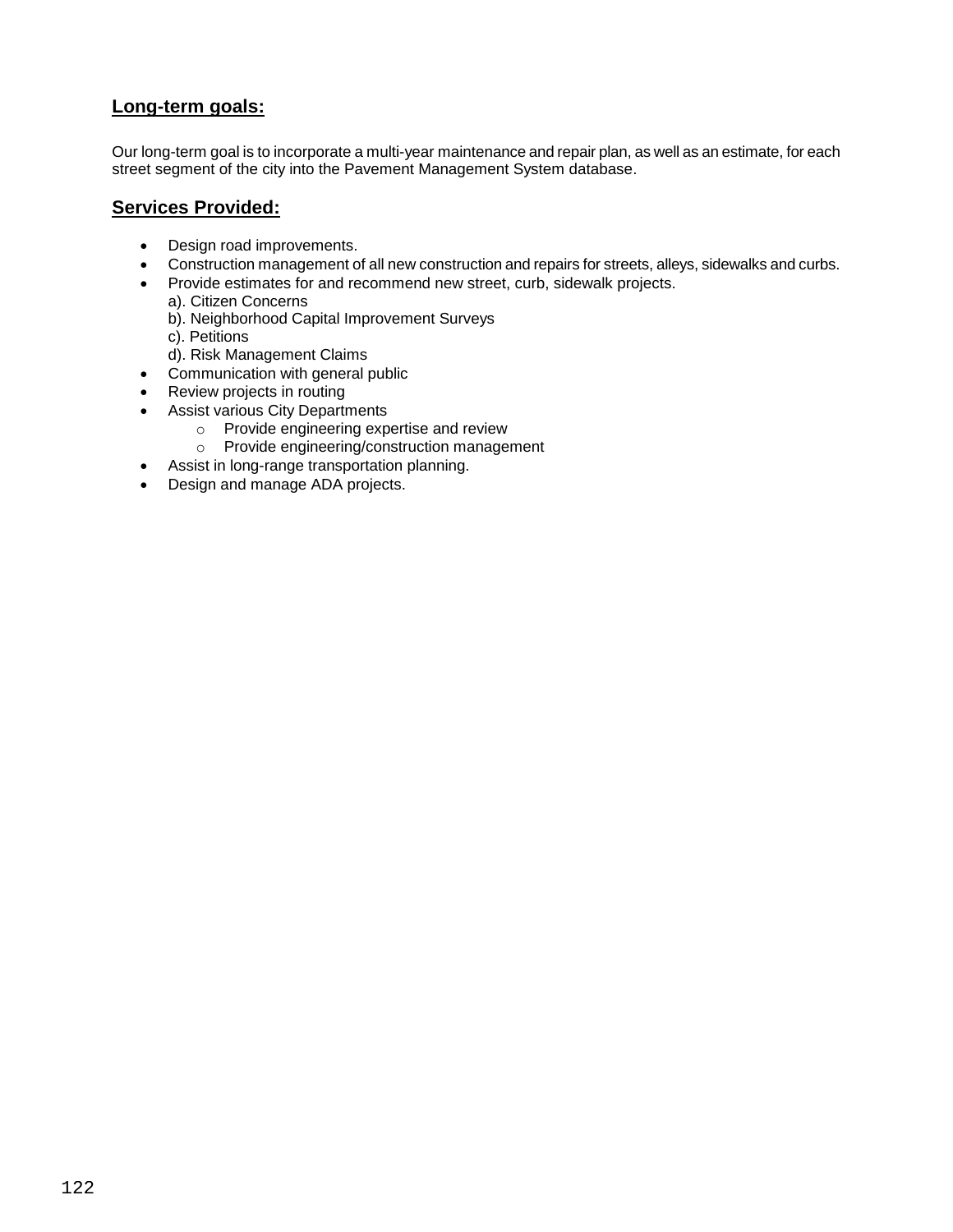|                                     | 2011<br><b>ACTUAL</b> | 2012 ACTUAL<br><b>THRU</b><br>30-Jun-2012 | 2012 REVISED<br><b>BUDGET</b> | 2013<br><b>SUBMITTED</b> | \$ INCREASE<br>(DECREASE)<br><b>FROM 2012</b><br><b>REVISED</b> | % CHANGE<br><b>FROM 2012</b><br><b>REV TO 2013</b> |
|-------------------------------------|-----------------------|-------------------------------------------|-------------------------------|--------------------------|-----------------------------------------------------------------|----------------------------------------------------|
| 5111 TOTAL WAGES                    | 663,952               |                                           | 666,068                       | 679,041                  | 12,973                                                          | 1.95%                                              |
| 5131 PERF - EMPLOYERS SHARE         | 56,436                |                                           | 66,606                        | 67,904                   | 1,298                                                           |                                                    |
| 5132 FICA                           | 48,396                |                                           | 50,955                        | 51,947                   | 992                                                             |                                                    |
| 5134 LIFE MEDICAL & HEALTH INSURAN  | 112,200               |                                           | 129,800                       | 129,800                  |                                                                 |                                                    |
| 5136 UNEMPLOYMENT COMPENSATION      | 673                   |                                           | 666                           | 679                      | 13                                                              |                                                    |
| 5137 WORKERS COMP INSURANCE         | 10,691                |                                           | 8,300                         | 6,165                    | (2, 135)                                                        |                                                    |
| 513A PERF - EMPLOYEES/PD BY CITY    | 19,919                |                                           | 19,981                        | 20,370                   | 389                                                             |                                                    |
| 513R RETIREES HEALTH INSURANCE      | 20,400                |                                           | 23,600                        | 47,200                   | 23,600                                                          |                                                    |
| <b>Total 5100</b>                   | \$932,666             | \$470,498                                 | \$965,976                     | \$1,003,106              | \$37,130                                                        | 3.84%                                              |
| 5214 SAFETY ITEMS/SUPPLIES          | 1,257                 |                                           | 1,350                         | 1,350                    |                                                                 |                                                    |
| 5219 OTHER OFFICE SUPPLIES          | 560                   |                                           | 560                           | 560                      |                                                                 |                                                    |
| 5231 GASOLINE                       | 7,383                 |                                           | 8,288                         | 8,288                    |                                                                 |                                                    |
| 5291 SMALL TOOLS                    |                       |                                           | 124                           | 124                      |                                                                 |                                                    |
| 5299 OTHER MATERIALS & SUPPLIES     | 362                   |                                           | 50                            | 50                       |                                                                 |                                                    |
| Total 5200                          | \$9,562               | \$3,943                                   | \$10,372                      | \$10,372                 | \$-                                                             | 0.00%                                              |
| 5322 POSTAGE                        | 59                    |                                           |                               |                          | $\overline{a}$                                                  |                                                    |
| 5323 TELEPHONE & TELEGRAPH          | 686                   |                                           |                               |                          |                                                                 |                                                    |
| 532C CELL PHONE                     | 2,521                 |                                           | 3,180                         | 3,840                    | 660                                                             |                                                    |
| 532L LONG DISTANCE CHARGES          | 15                    |                                           |                               |                          |                                                                 |                                                    |
| 5331 PRINTING OTHER THAN OFFC SUPPL | 67                    |                                           |                               |                          |                                                                 |                                                    |
| 5342 LIABILITY INSURANCE            | 5,181                 |                                           | 5,217                         | 3,549                    | (1,668)                                                         |                                                    |
| 536N GARAGE CONTRACT - NONTARGET    | 76                    |                                           | 407                           | 825                      | 418                                                             |                                                    |
| 536T GARAGE CONTRACT - TARGET       | 16,221                |                                           | 19,347                        | 14,992                   | (4,355)                                                         |                                                    |
| 5377 CC BUILDING PARKING            | 2,700                 |                                           |                               |                          |                                                                 |                                                    |
| 5391 SUBSCRIPTIONS AND DUES         | 238                   |                                           |                               |                          |                                                                 |                                                    |
| 5399 OTHER SERVICES AND CHARGES     | 1,611                 |                                           | 1,349                         | 1,349                    |                                                                 |                                                    |
| 539B MASTER LEASE                   |                       |                                           |                               | 6,040                    | 6,040                                                           |                                                    |
| <b>Total 5300</b>                   | \$29,375              | \$17,779                                  | \$29,500                      | \$30,595                 | \$1,095                                                         | 3.71%                                              |
| Total 5400                          | \$-                   | \$-                                       | \$-                           | \$-                      | \$-                                                             |                                                    |
| <b>Total</b>                        | \$971,603             | \$492,221                                 | \$1,005,848                   | \$1,044,073              | \$38,225                                                        | 3.80%                                              |